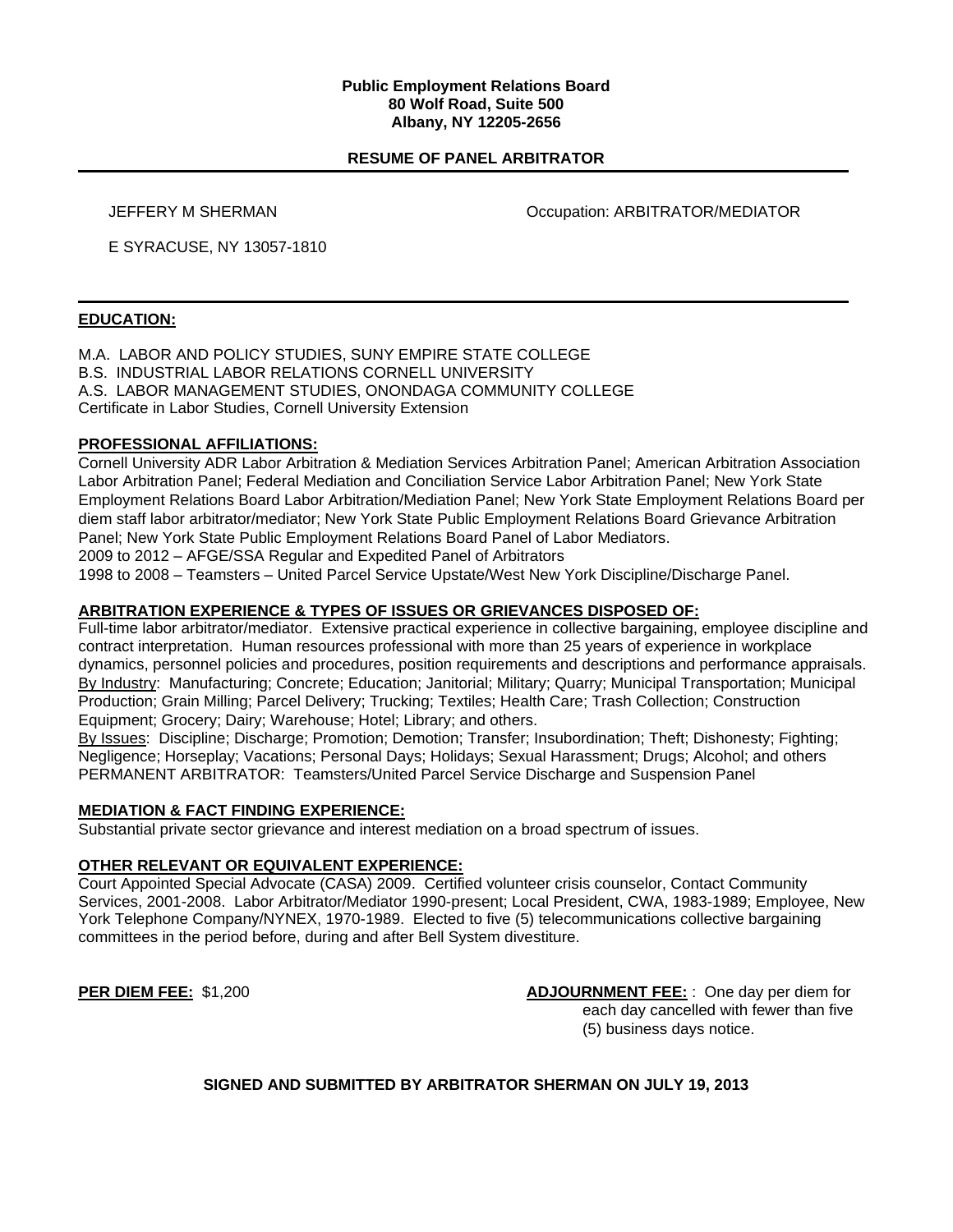### **Public Employment Relations Board 80 Wolf Road, Suite 500 Albany, NY 12205-2656**

## **BILLING DISCLOSURE STATEMENT**

## ARBITRATOR'S NAME: **JEFFERY M SHERMAN**

The following is a description of my fees and expenses:

## A) HEARING TIME.

- (1) My per diem is **\$1,200** for each day or any part thereof spent hearing a case.
- (2) If a hearing day exceeds **8**\_\_ hours, I charge:
	- \_\_\_\_\_ a second full per diem \_\_\_\_\_ a prorated per diem
	- **X** no additional charge **William** other (describe)

(3) Additional comments: QUITTING TIME IS GENERALLY BETWEEN 5:00 P.M. AND 6:00 P.M., BUT THAT IS FLEXIBLE IF WE CAN FINISH REASONABLY.

## B) STUDY TIME.

- (1) I charge **\$1,200** for each day spent in preparation of the opinion and award.
- (2) This charge  $\chi$  will will not be prorated for partial days devoted to such preparation.
- (3) Additional comments:

## C) TRAVEL TIME AND EXPENSES.

(1) When travel time plus hearing time exceeds \_\_\_\_\_ hours in a calendar day:

\_**X \_** Not applicable (no additional charge)

\_\_\_\_\_ I charge as follows (describe):

(2) I charge for actual, travel-related expenses incurred in connection with the case \_**X**\_\_YES \_\_\_\_ NO.

Where appropriate, a mileage charge for auto travel will be billed at:

- **\_\_X\_\_** Prevailing IRS rate \_\_**X**\_\_ Other (describe): APPLIES TO HEARINGS MORE THAN FIFTY (50) MILES FROM SYRACUSE, NY
- (3) When the scheduled hearing day(s) requires an overnight stay:

\_\_**X**\_ There is no charge, other than for lodging and subsistence.

\_\_\_\_ I charge as follows (describe):

(4) Additional Comments: